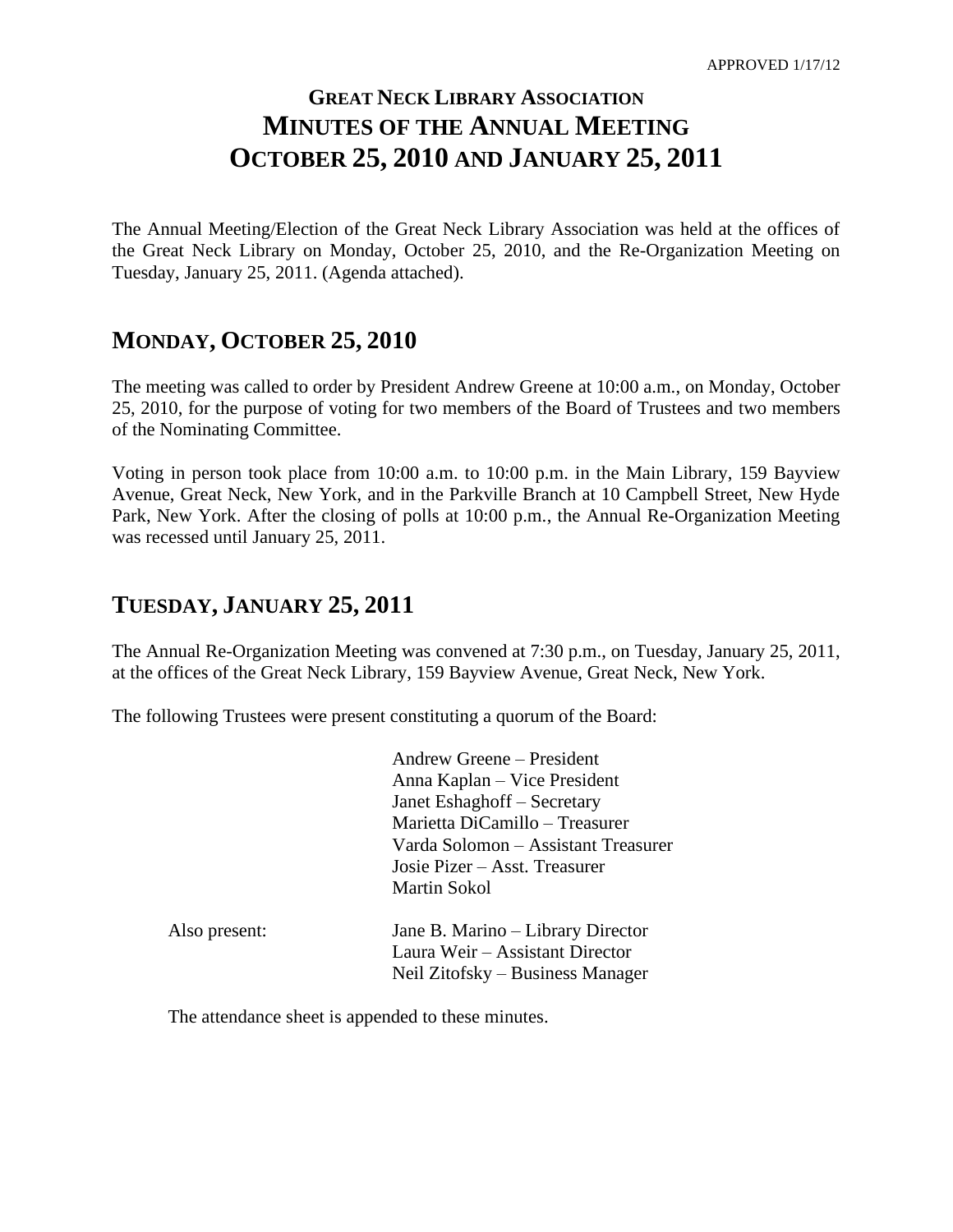# **CALL TO ORDER**

President Greene called the meeting to order at 7:40 p.m., and welcomed everyone. Retiring from the Board after four years, Trustee Greene recounted some of the achievements of the Board. During his tenure as Trustee, the direction and the tone of the Board of Trustees have changed to a commonality of purpose, and a sense of congeniality and consensus building. The Trustees worked together in trying to make decisions collectively, and in a civil and respectful manner. He is very proud of this great accomplishment which leads the groundwork for three of the most significant achievements of the Board namely:

\_\_\_\_\_\_\_\_\_\_\_\_\_\_\_\_\_\_\_\_\_\_\_\_\_\_\_\_\_\_\_\_\_\_\_\_\_\_\_\_\_\_\_\_\_\_\_\_\_\_\_\_\_\_\_\_\_\_\_\_\_\_\_\_\_\_\_\_\_\_\_\_\_\_\_\_\_

- Hired Jane Marino as Library Director;
- Financing the new Station Branch without raising taxes, as well as selecting the site and an architect;
- Main Building Renovation/Expansion the Board came to a consensus as to what has to be done and the best presentation was put forward at the BZA hearing, and if successful, the next big step is moving forward to referendum. He is confident that the Board will do the necessary outreach to inform the community in order for them to make hopefully the right decision.

On a personal note, he enjoyed working with all the members of the Board and the Administrative staff. Together, they have accomplished a great deal and the Board is on the cusp of continuing that process. He is leaving with a lot of sadness but also with a lot of hopefulness and is confident that all the consensus-building and great work done over the last four years are going to continue.

# **MINUTES**

Upon motion by Varda Solomon, seconded by Marietta DiCamillo, and after discussion, it was,

**RESOLVED**, that the Board of Trustees of the Great Neck Library approve the Minutes of the October 26, 2009, Annual Meeting and January 26, 2010, Annual Re-Organization Meeting, as presented.

**VOTE:** Yes 7 (DiCamillo, Eshaghoff, Greene, Kaplan, Pizer, Solomon, Sokol) MOTION CARRIED UNANIMOUSLY

# **ELECTION RESULTS**

Trustee Solomon explained that she was appointed to serve as acting Secretary for the Election/Annual Meeting since Secretary Eshaghoff was running for re-election. Below is the text of her report.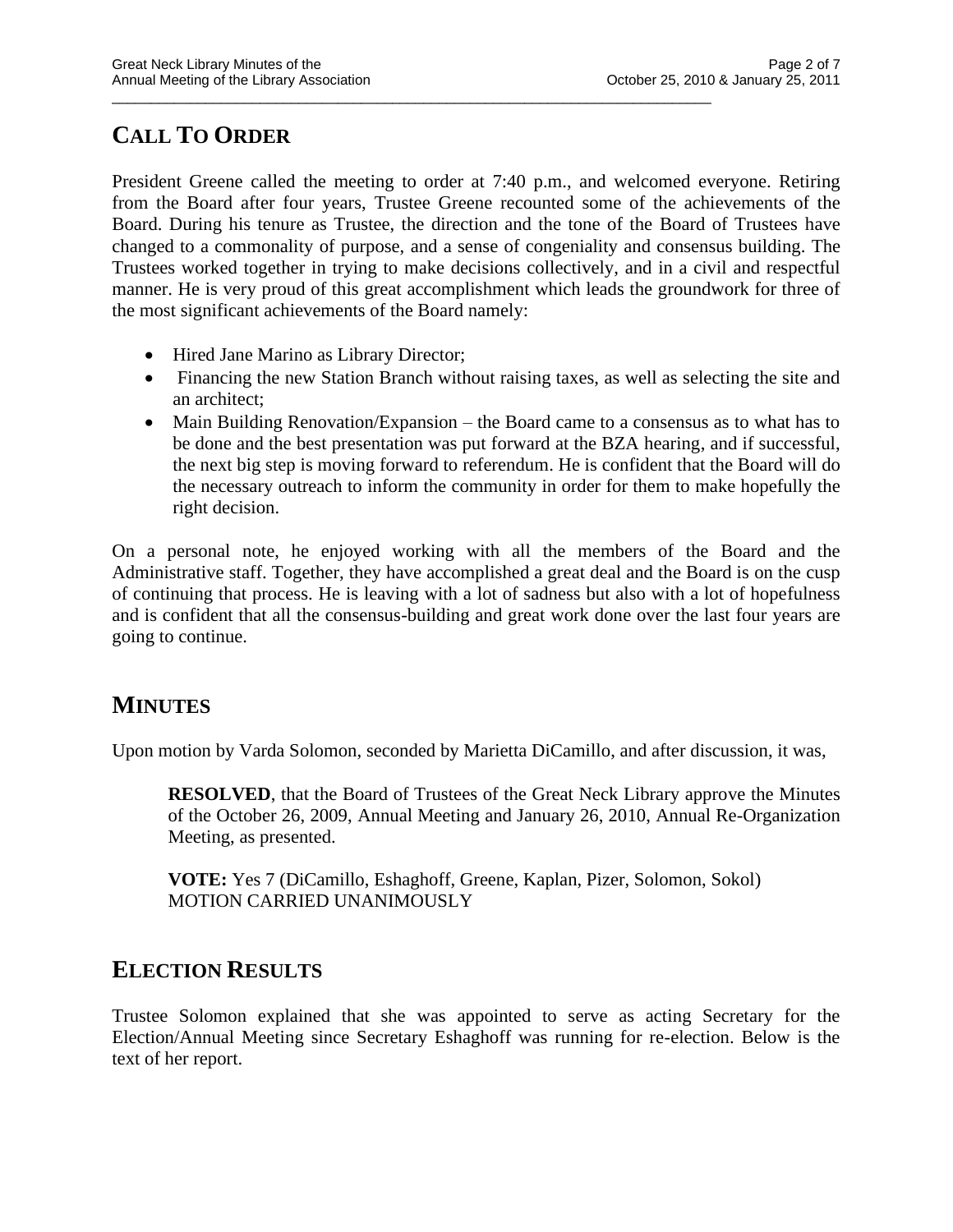The Library's annual election on October 25, 2010, was uncontested. On the ballot, there were two seats for the Board of Trustees (Janet Eshaghoff and Andrew Greene) and two for the Nominating Committee (Hadassa Legatt and Linda Cohen).

\_\_\_\_\_\_\_\_\_\_\_\_\_\_\_\_\_\_\_\_\_\_\_\_\_\_\_\_\_\_\_\_\_\_\_\_\_\_\_\_\_\_\_\_\_\_\_\_\_\_\_\_\_\_\_\_\_\_\_\_\_\_\_\_\_\_\_\_\_\_\_\_\_\_\_\_\_

Janet Eshaghoff ran for her seat and received 218 votes and was re-elected. Joel Marcus ran for the seat of Andrew Greene and was elected with 227 votes. Both seats are for a four-year term expiring in January 2015.

Naomi Feldheim was elected with 230 votes to replace Linda Cohen and she will serve for a two-year term until January 2013. Joan Adickman ran for the seat of Hadassa Legatt and was elected with 218 votes. Her term on the Nominating Committee will expire in January 2014.

On behalf of my fellow colleagues on the Board, I congratulate Janet on her re-election and welcome Joel Marcus to the Board of Trustees. We look forward to working together as we serve our entire community of Great Neck and New Hyde Park.

We also want to welcome both Naomi Feldheim and Joan Adickman to the Nominating Committee.

To our outgoing members, Andrew Greene – our current President of the Board of Trustees, Linda Cohen and Hadassa Legatt, thank you for all your hard work. We wish you all the best in your future endeavors.

### **REPORTS**

The President, Director and Treasurer did not read their reports but copies were provided for the public. The annual report, containing the text of these reports, is appended to these Minutes.

# **PRESENTATION TO RETIRING MEMBERS OF THE NOMINATING COMMITTEE AND BOARD OF TRUSTEES**

President Greene presented Hadassah Legatt with a certificate of appreciation for her work on the Nominating Committee for these past three years. Andrea Kay and Linda Cohen were unable to attend.

Vice President Kaplan presented President Greene, who is retiring after four years on the Board, with a certificate of appreciation and stated that it was wonderful working with him for these past four years. She praised him for his ability in listening to and hearing the community. She hoped he will continue to serve the community as well as attending Board meetings.

Director Marino presented President Greene with a framed photograph of himself and Mayor Celender cutting the ribbon for the grand re-opening of the new Station Branch.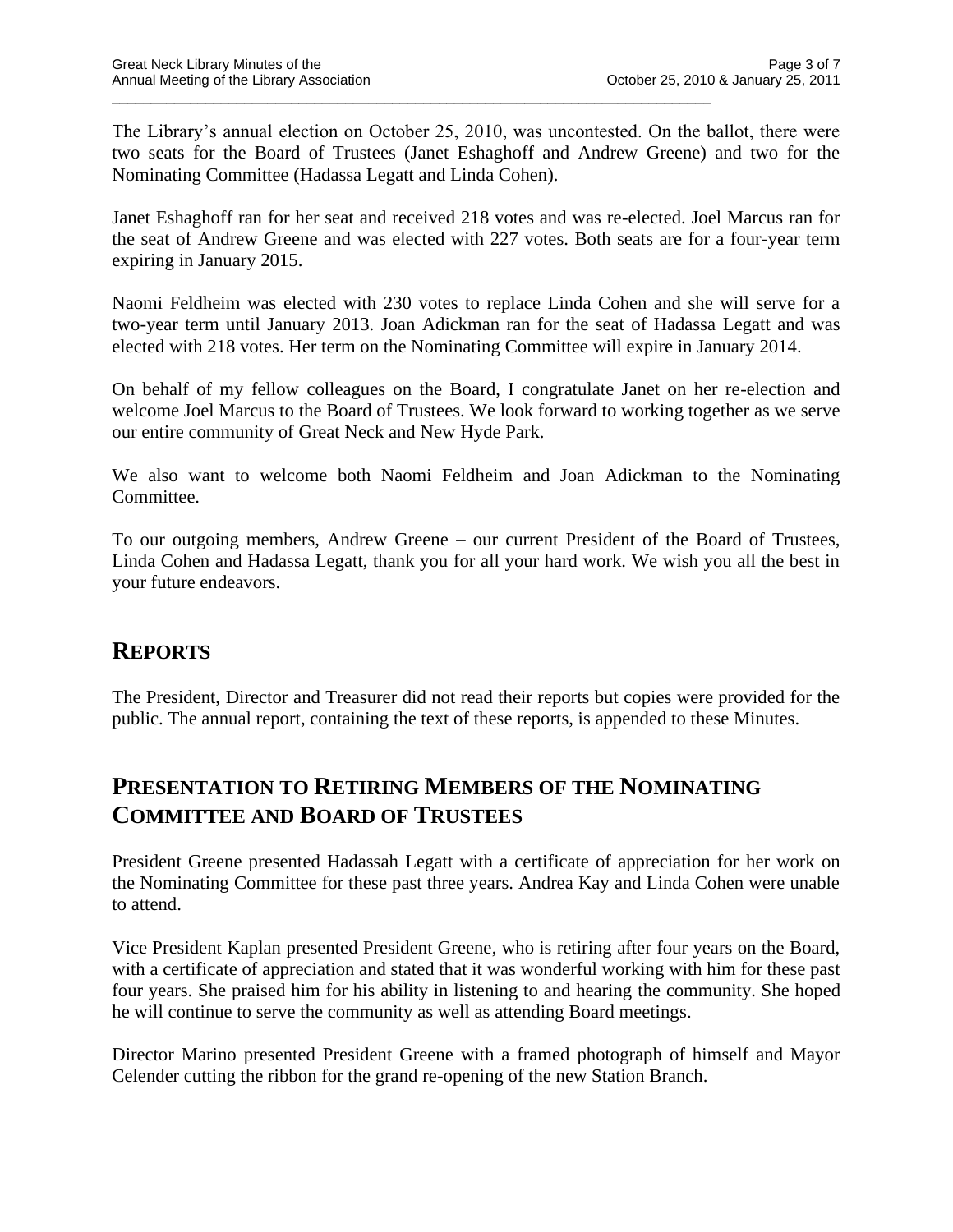The Trustees also commended him for the consensus among the Trustees that he was able to attain as well as being a stabilizer on the Board. He was also applauded for how well he ran the meetings as well as achieving more community involvement.

\_\_\_\_\_\_\_\_\_\_\_\_\_\_\_\_\_\_\_\_\_\_\_\_\_\_\_\_\_\_\_\_\_\_\_\_\_\_\_\_\_\_\_\_\_\_\_\_\_\_\_\_\_\_\_\_\_\_\_\_\_\_\_\_\_\_\_\_\_\_\_\_\_\_\_\_\_

*Public Comment: Ralene Adler*

# **BRIEF INTERMISSION**

Vice President Kaplan called for an intermission at 8:00 p.m. to 8:03 p.m. to allow new Trustee Joel Marcus to be seated.

Respectfully submitted,

Janet Eshaghoff Secretary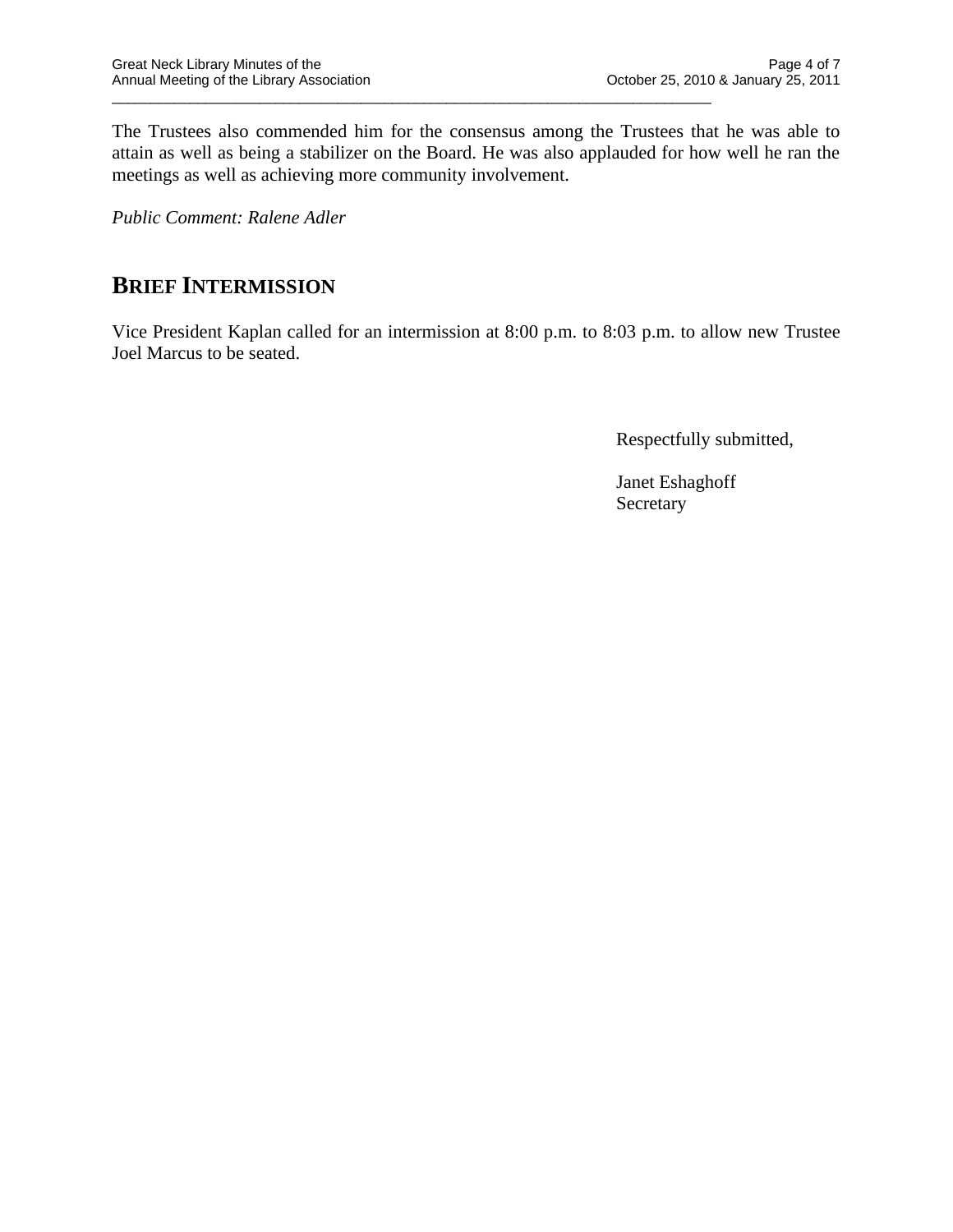### **NEW BUSINESS**

#### a) ELECTION OF OFFICERS

*Vice President Kaplan called for nominations for President.*

\_\_\_\_\_\_\_\_\_\_\_\_\_\_\_\_\_\_\_\_\_\_\_\_\_\_\_\_\_\_\_\_\_\_\_\_\_\_\_\_\_\_\_\_\_\_\_\_\_\_\_\_\_\_\_\_\_\_\_\_\_\_\_\_\_\_\_\_\_\_\_\_\_\_\_\_\_

#### President

Josie Pizer nominated Janet Eshaghoff, seconded by Marietta DiCamillo. There were no other nominations. *Janet Eshaghoff was unanimously elected President.*

*Newly-elected President Eshaghoff called for nominations for all the other officers.*

#### Vice President

Marietta DiCamillo nominated Anna Kaplan, seconded by Josie Pizer. No other nominations were received. *Anna Kaplan was unanimously elected Vice President.*

#### Treasurer

Marietta DiCamillo nominated Varda Solomon, seconded by Josie Pizer. There were no other nominations. *Varda Solomon was unanimously elected Treasurer*.

#### Assistant Treasurer

Janet Eshaghoff nominated Marietta DiCamillo, seconded by Anna Kaplan. There were no other nominations. *Marietta DiCamillo was unanimously elected Assistant Treasurer.*

#### Assistant Treasurer

Anna Kaplan nominated Josie Pizer, seconded by Marietta DiCamillo. There were no other nominations. *Josie Pizer was unanimously elected Assistant Treasurer.*

#### **Secretary**

Marietta DiCamillo nominated Joel Marcus, seconded by Anna Kaplan. There were no other nominations. *Joel Marcus was unanimously elected Secretary.*

#### b) 2011/2012 BOARD MEETING DATES

**Upon motion by Anna Kaplan, seconded by Marietta DiCamillo, and after discussion, it was,**

**RESOLVED**, that the Board of Trustees of the Great Neck Library accept the calendar for its meetings for 2011/2012 as amended.

February 15 – Board Meeting – Community Room March 8 – Budget Workshop – Multi-Purpose Room March 22 – Board Meeting/Budget Workshop – Community Room April 14 (Thursday) – Board Meeting/Budget Hearing & Adoption – Community Room May 19 [changed from May 24] – Board Meeting – Station Branch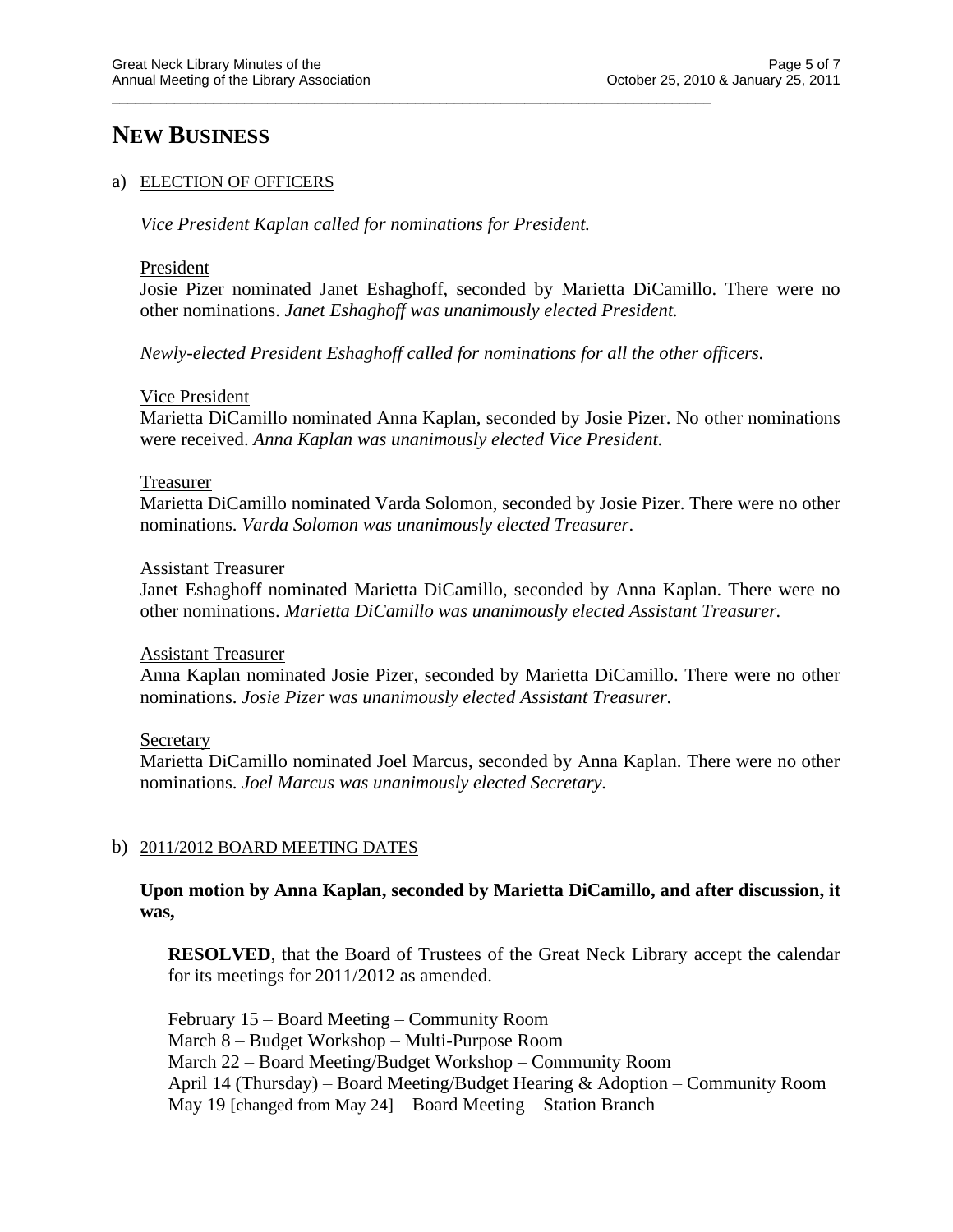June 21 – Board Meeting – Community Room September 15 [changed from September 15] – Board Meeting – Community Room October 18 – Board Meeting – Community Room October 31 (Monday) – Annual Meeting/Election – Main & Parkville November 22 – Board Meeting – Parkville Branch December 15 [changed from 12/13] – Board Meeting – Community Room January 17, 2012 – Board Meeting – Community Room January 24 – Annual Re-Organization – Community Room

\_\_\_\_\_\_\_\_\_\_\_\_\_\_\_\_\_\_\_\_\_\_\_\_\_\_\_\_\_\_\_\_\_\_\_\_\_\_\_\_\_\_\_\_\_\_\_\_\_\_\_\_\_\_\_\_\_\_\_\_\_\_\_\_\_\_\_\_\_\_\_\_\_\_\_\_\_

**VOTE:** Yes 7 (DiCamillo, Eshaghoff, Kaplan, Marcus, Pizer, Sokol, Solomon) MOTION CARRIED UNANIMOUSLY

#### c) BOARD ELECTED MEMBERS TO THE NOMINATING COMMITTEE

**Upon motion by Joel Marcus, seconded by Marietta DiCamillo, and after discussion, it was,**

> **RESOLVED**, that the Board of Trustees of the Great Neck Library elect Marie Franzoni for a one-year term on the Nominating Committee ending January 2012.

**VOTE:** Yes 7 (DiCamillo, Eshaghoff, Kaplan, Marcus, Pizer, Sokol, Solomon) MOTION CARRIED UNANIMOUSLY

#### **Upon motion by Joel Marcus, seconded by Varda Solomon, and after discussion, it was,**

**RESOLVED**, that the Board of Trustees of the Great Neck Library elect Timothy Lewis for a one-year term on the Nominating Committee ending January 2012.

**VOTE:** Yes 7 (DiCamillo, Eshaghoff, Kaplan, Marcus, Pizer, Sokol, Solomon) MOTION CARRIED UNANIMOUSLY

# **ANY OTHER BUSINESS**

Director Marino provided to all the Trustees handouts of parliamentary procedures designed to help the Board to conduct smooth meetings.

The Trustees were asked to let President Eshaghoff know what committees they would like to serve on since Branch Committee appointments will be made at the February 15<sup>th</sup> Board meeting.

**OPEN TIME**